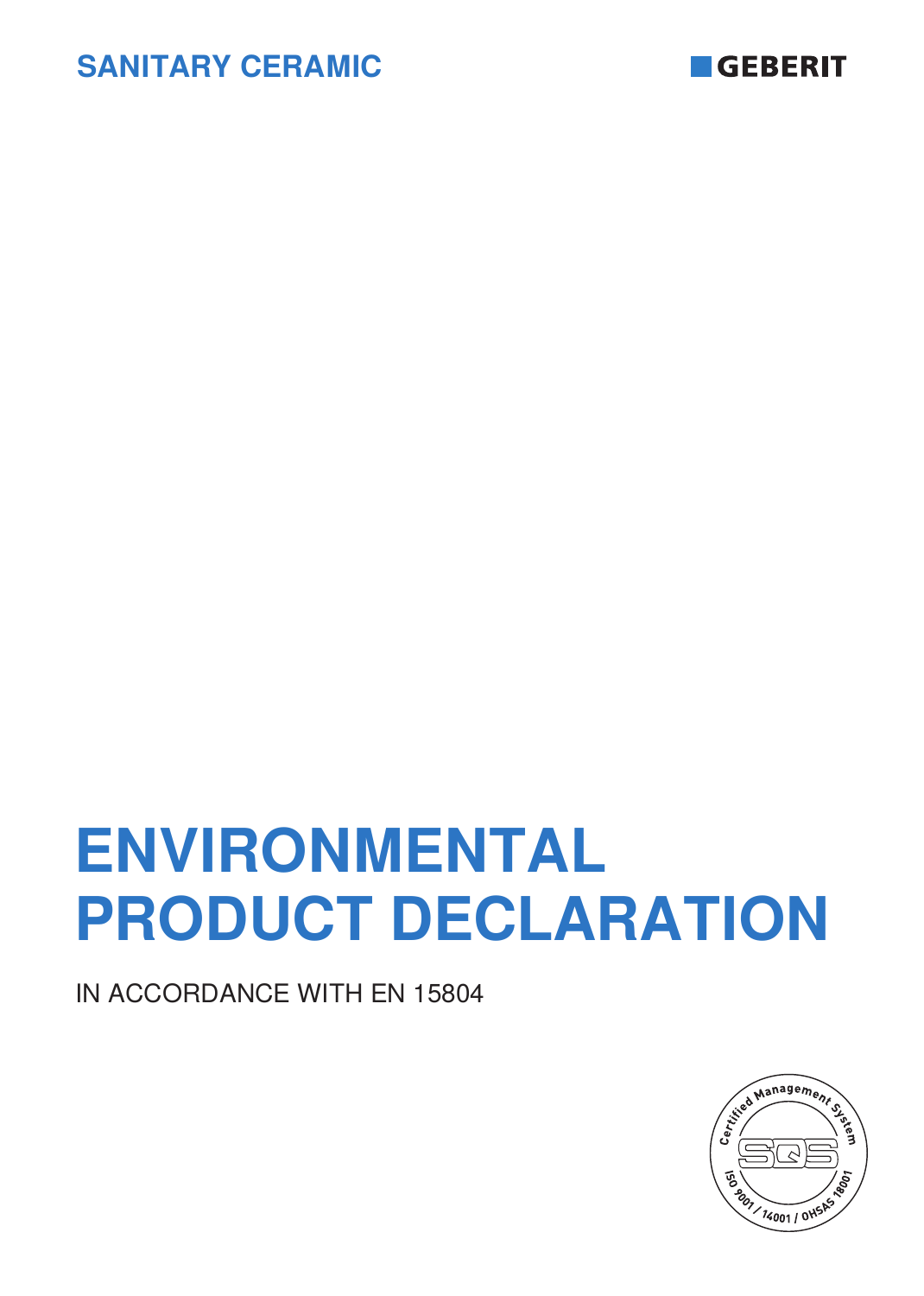# **1 General information**

## **1.1 Declaration holder**

Geberit International AG Schachenstrasse 77 CH-8645 Jona Tel. +41 55 221 6300 sustainability@geberit.com www.geberit.com

Geberit is one of the pioneers when it comes to sustainability in the sanitary industry. Sustainable development has formed a fixed part of the corporate strategy for more than 25 years. Most production sites are certified in accordance with ISO 9001 and 14001. In addition, all factories will be certified in accordance with OSHAS 18001. Life cycle assessments were produced for key products from an early stage and Ecodesign has been an integral part of the product development process since 2008. As a member of the United Nations Global Compact, Geberit has shown its commitment to the ten principles of sustainable development. Current and comprehensive information regarding sustainability strategy and performance with respect to Geberit and Geberit products can be found in the current Annual Report. Furthermore, additional information can be found under www.geberit.com/ nachhaltigkeit.

## **1.2 Declared product**

This declaration applies to a metric ton of sanitary ceramic (average value from all Geberit sanitary ceramic plants).

## **1.3 Verification and validity**

| Programme holder:   | Geberit International AG |
|---------------------|--------------------------|
| Declaration number: | GEB EPD 4558759947       |
| Validity:           | 01/06/2018 to 01/06/2023 |
| Data calculated by: | Quantis                  |
|                     | www.quantis-intl.com     |

Environmental declarations for construction products may not be comparable if they do not comply with the EN 15804. It is only possible to make a limited comparison of life cycle assessment results which are based on different background databases.

| The European standard EN 15804 is used as the core PCR.                                             |                  |  |  |  |  |  |
|-----------------------------------------------------------------------------------------------------|------------------|--|--|--|--|--|
| Independent verification of the declaration and information in accordance with<br>EN ISO 14025:2010 |                  |  |  |  |  |  |
| $\Box$ Internal                                                                                     | ⊠ External       |  |  |  |  |  |
|                                                                                                     | Dr. Frank Werner |  |  |  |  |  |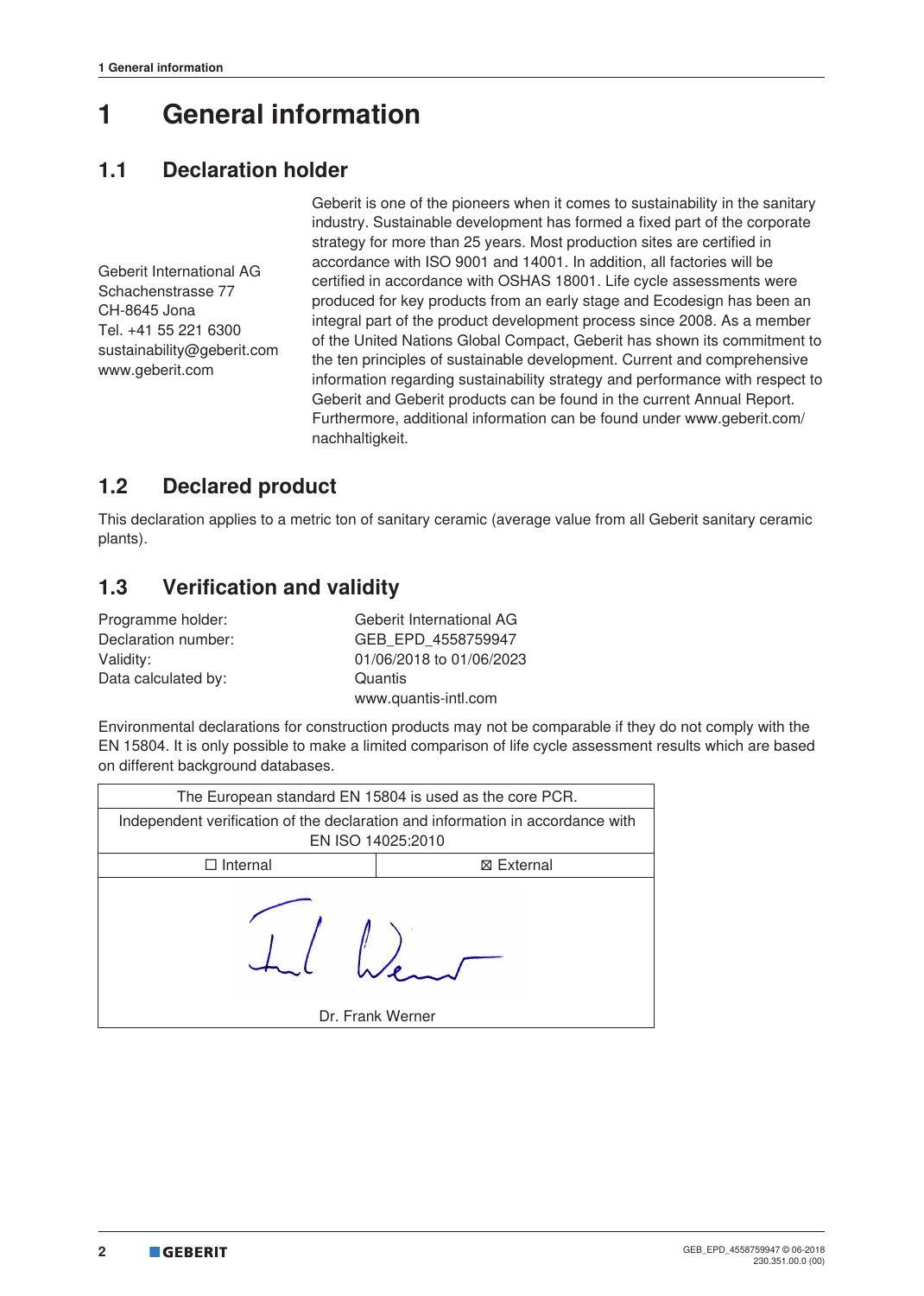# **2 Product**

## **2.1 Description and application purpose**

The Bathroom Ceramics product line belongs to the Bathroom Systems product area which comprises virtually all the relevant facilities in a bathroom. The sanitary ceramic product range includes washbasins, bidets, urinals, toilets, shower trays and cisterns.

## **2.2 Properties**

The sanitary ceramic material is characterised by its robustness, hygienic and cleaning properties, as well as its durability. Combined with other materials, sanitary ceramic can be both useful and resource-saving.

## **2.3 Technical data**

The different sanitary ceramic products are available in various dimensions and designs, e.g. wall-hung, floor-standing, fully enclosed, and therefore weigh different amounts.

The following table lists the average weights of typical sanitary ceramic products:

| Product         |                | Weight  |
|-----------------|----------------|---------|
| Washbasin       | Width 60 cm    | 17 kg   |
| <b>Bidet</b>    | Wall-hung      | 16 kg   |
|                 | Floor-standing | 20 kg   |
|                 | Wall-hung      | 20 kg   |
| <b>WC</b>       | Floor-standing | 24 kg   |
| Shower tray     | 90 x 90 cm     | 35 kg   |
| Urinal          |                | 16 kg   |
| Exposed cistern |                | $12$ kg |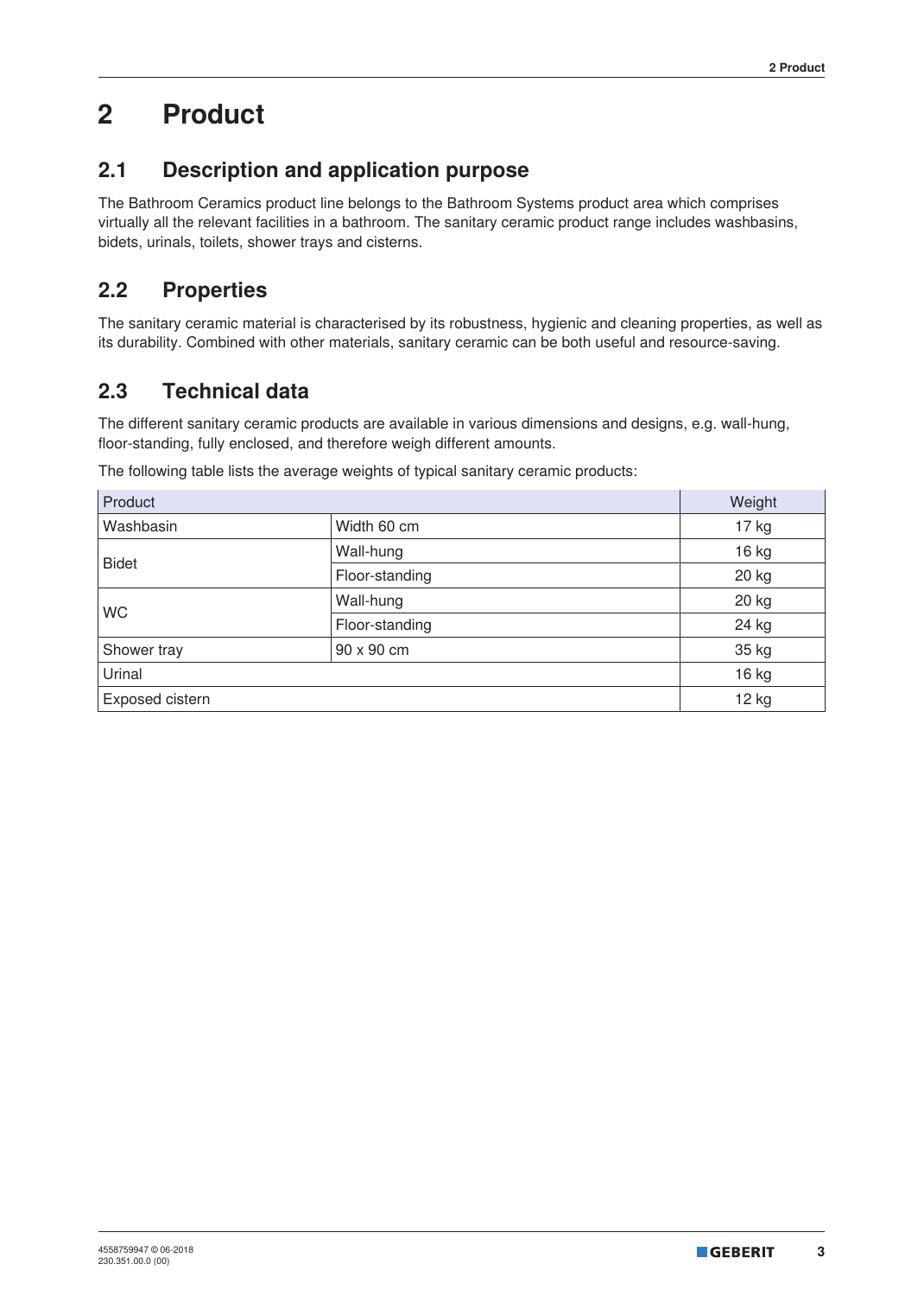## **2.4 Conformity and label**

#### **2.4.1 Standards and laws**

Geberit sanitary ceramic products fulfil the requirements of the following standards and laws, among others:

Table 1: European standards and laws

| Standard/law                 | Title                                                                                                                         |
|------------------------------|-------------------------------------------------------------------------------------------------------------------------------|
| EN 997:2012 + A1:2015        | WC pans and WC suites with integral trap                                                                                      |
| EN 13310:2015                | Kitchen sinks - Functional requirements and test methods                                                                      |
| EN 13407:2006                | Wall-hung urinals - Functional requirements and test methods                                                                  |
| EN 14296:2015                | Sanitary appliances - Communal washing troughs                                                                                |
| EN 14527:2006 + A1:2010      | Shower trays for domestic purposes                                                                                            |
| EN 14528:2015                | Bidets - Functional requirements and test methods                                                                             |
| EN 14688:2006                | Sanitary appliances - Wash basins - Functional requirements and test<br>methods                                               |
| Regulation (EU) No 305/2011  | Regulation laying down harmonised conditions for the marketing of<br>construction products (Construction Products Regulation) |
| Regulation (EC) No 1907/2006 | Regulation on the Registration, Evaluation, Authorisation and Restriction<br>of Chemicals (REACH)                             |

Table 2: French standards

| Standard        | <b>Title</b>                                                             |
|-----------------|--------------------------------------------------------------------------|
| NF D11-101:2009 | Appareils sanitaires - Lavabos en céramique sanitaire                    |
| NF D11-107:2009 | Appareils sanitaires - Bidets en céramique sanitaire                     |
| NF D11-124:2018 | Appareils sanitaires - Receveurs de douche en matériaux émaillés         |
| NF D11-130:2017 | Appareils sanitaires - Produits en matériaux émaillés pour collectivités |
| NF D12-101:2017 | Appareils sanitaires - Cuvettes de WC en céramique sanitaire             |
| NF D12-203:2012 | Appareils sanitaires - Réservoirs de chasse pour cuvette de W.C          |
| NF D13-101:2015 | Appareils sanitaires - Éviers en matériaux émaillés                      |
| NF D14-601:2015 | Appareils sanitaires : matériaux émaillés - Spécifications générales     |

For undated references, the latest edition of the reference document applies.

Relevant declarations of conformity and/or declarations of performance can be downloaded from the websites of Geberit local sales companies.

#### **2.4.2 International approvals**

Geberit sanitary ceramic products feature the following international approvals, among others:

Table 3: Scandinavian approvals

| Approval        | Title                                                                                  |
|-----------------|----------------------------------------------------------------------------------------|
| INSTA SBC 0402  | Specific rules for Nordic certification of WC pans and WC suites with<br>integral trap |
| INSTA SBC 14688 | Specific rules for Nordic certification of Wash basins                                 |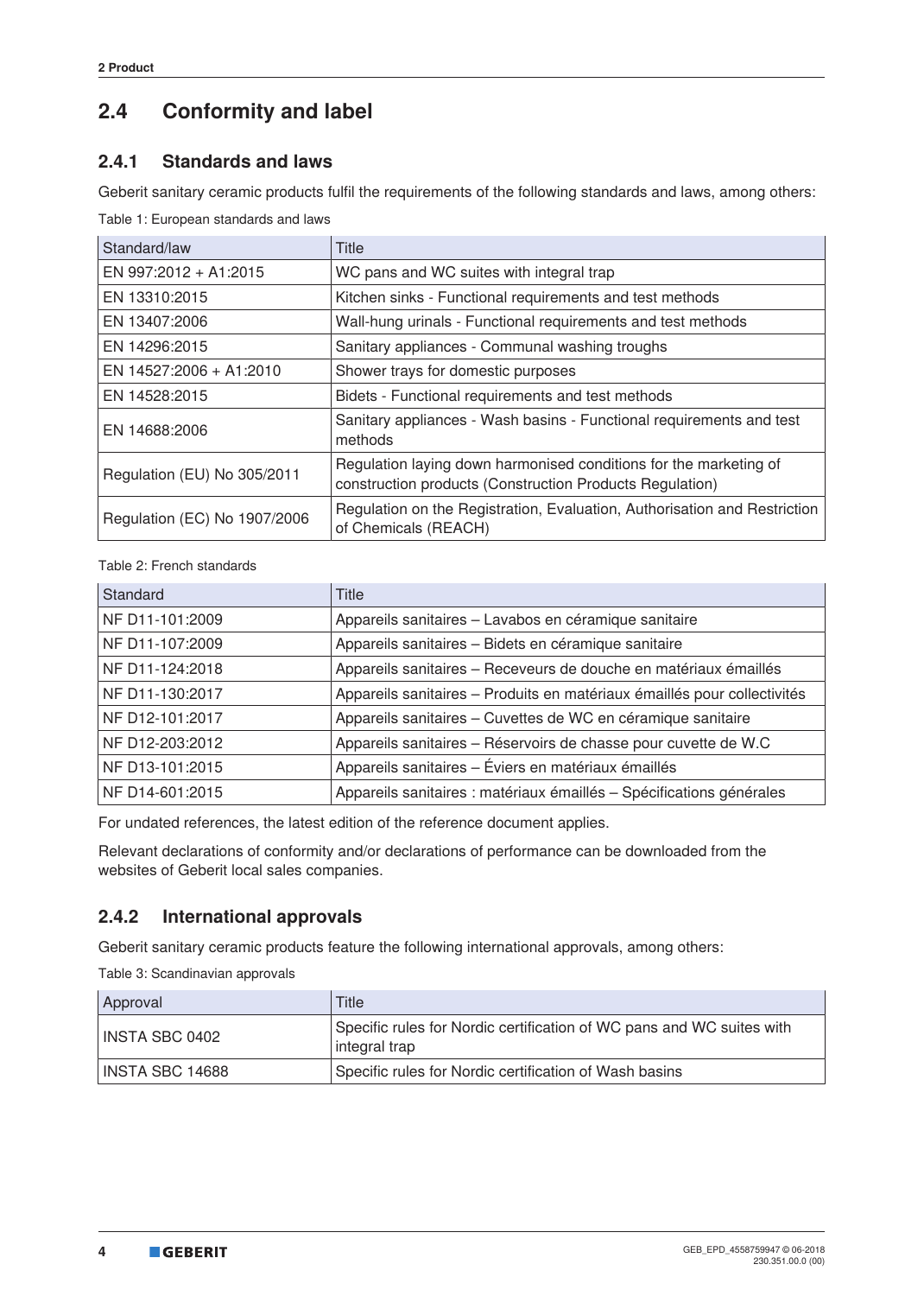Table 4: Saudi Arabian approvals

| Approval         | <b>Title</b>                                                                      |
|------------------|-----------------------------------------------------------------------------------|
| <b>SASO 1473</b> | Ceramic Sanitary Appliances - Western Water Closets                               |
| SASO 1474.1      | Ceramic Sanitary Appliances - Methods of Test for Western Water<br><b>Closets</b> |

Table 5: Australian approvals

| Approval         | Title                                                                          |
|------------------|--------------------------------------------------------------------------------|
| <b>AS 1172.1</b> | Water Closets - Part 1 Pans                                                    |
| LAS 1172.2       | Water Closets – Part 2 Flushing devices and cistern inlet and outlet<br>valves |

## **2.5 Raw material and auxiliary materials**

Geberit primarily manufactures sanitary ceramic products from vitreous china. Smaller quantities of sanitary ceramic products are also made of fine fireclay. Both materials have a different composition. For this environmental product declaration, a mixed value from all sanitary ceramic plants was taken into account in the composition.

The following table lists the average composition of sanitary ceramic.

| Raw material/auxiliary material | Share in % |
|---------------------------------|------------|
| Kaolin                          | 27         |
| Clay                            | 26         |
| Chamotte and Feldspar           | 26         |
| Quartz                          | 18         |
| Other materials                 | 3          |
| <b>Total</b>                    | 100        |

## **2.6 Manufacturing**

Sanitary ceramic products are only manufactured in the following European countries: Germany, Italy, France, Portugal, Sweden, Finland, Poland and Ukraine.

The manufacturing process is comprised of the following steps:

• Preparing the ceramic

The mineral raw materials are mixed with water, strained and processed.

• Preparing the glaze

The raw materials are stirred with water, ground and strained.

• Making the moulds

The moulds are made of plaster or epoxy resin depending on the casting process used.

• Casting

The mass is cast into the moulds using static pressure or the die casting process.

• Drying

The cast shapes are dried in several steps.

• Glazing

Using the injection process, the glaze is applied to the dried blanks.

• Firing

The glazed blanks are fired in special tunnel kilns at over 1200  $\degree$ C for up to 24 hours.

**5**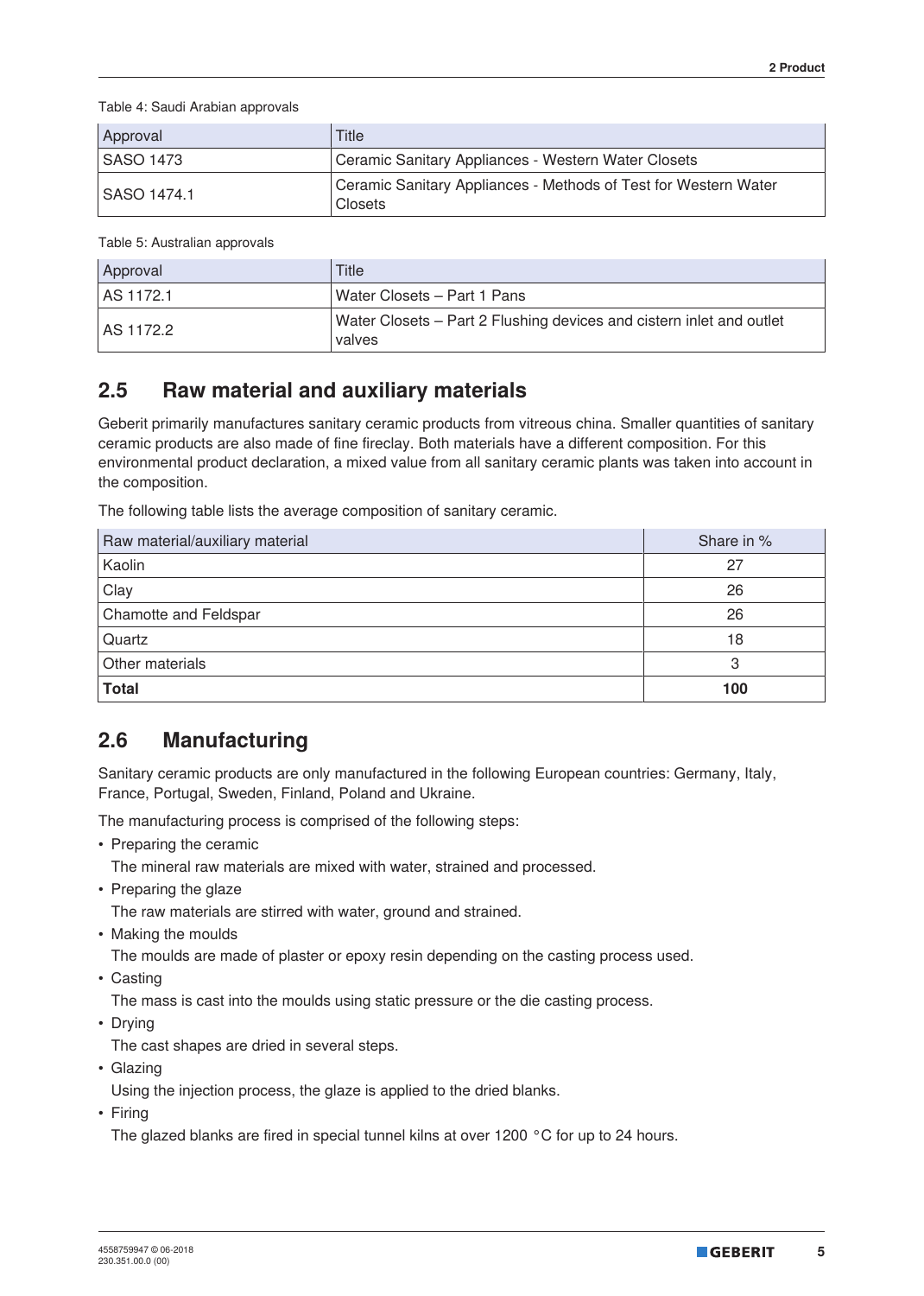#### • Testing

After firing, each individual sanitary ceramic product is tested and sorted into usable goods, broken goods or goods to be re-fired.

• Re-firing

If required, the sanitary ceramic products are re-fired in chamber kilns.

• Packaging

Depending on the market requirements, the finished sanitary ceramic products are packaged in cardboard boxes and foil for delivery on pallets.

## **2.7 Distribution**

Geberit sells most of its sanitary ceramic products in Europe. The products are transported by lorry via regional warehouses and are handled by logistics partners.

## **2.8 Installation**

Installation is simple and does not entail any relevant energy consumption or use of materials. The packaging waste produced (cardboard, paper) can be fully reused while the PE foil is converted into energy.

## **2.9 Use**

Although use is not covered by the system scope of this environmental product declaration, the following information is provided:

- In general, sanitary ceramics have a service life of several decades. However, people tend to renovate their bathroom every 20–25 years. This therefore determines the duration of use of installed sanitary ceramic products.
- Using sanitary ceramic products does not directly impact the environment. Energy and/or water consumption is indirectly related to the product type and additionally installed components or products. For example, in the case of a WC consisting of a WC pan (sanitary ceramic) and a cistern, water is consumed through the flush. An optimised WC pan hydraulic system can reduce the flush volume in the cistern without impairing the flushing-out performance. For rimless toilets, it reduces the amount of cleaning needed and therefore also the consumption of cleaning agents.

## **2.10 End-of-life**

In Europe – depending on the legislation and existing disposal facilities – sanitary ceramic can either be disposed of in a landfill for inert matter or reused as a secondary material in road construction, for example.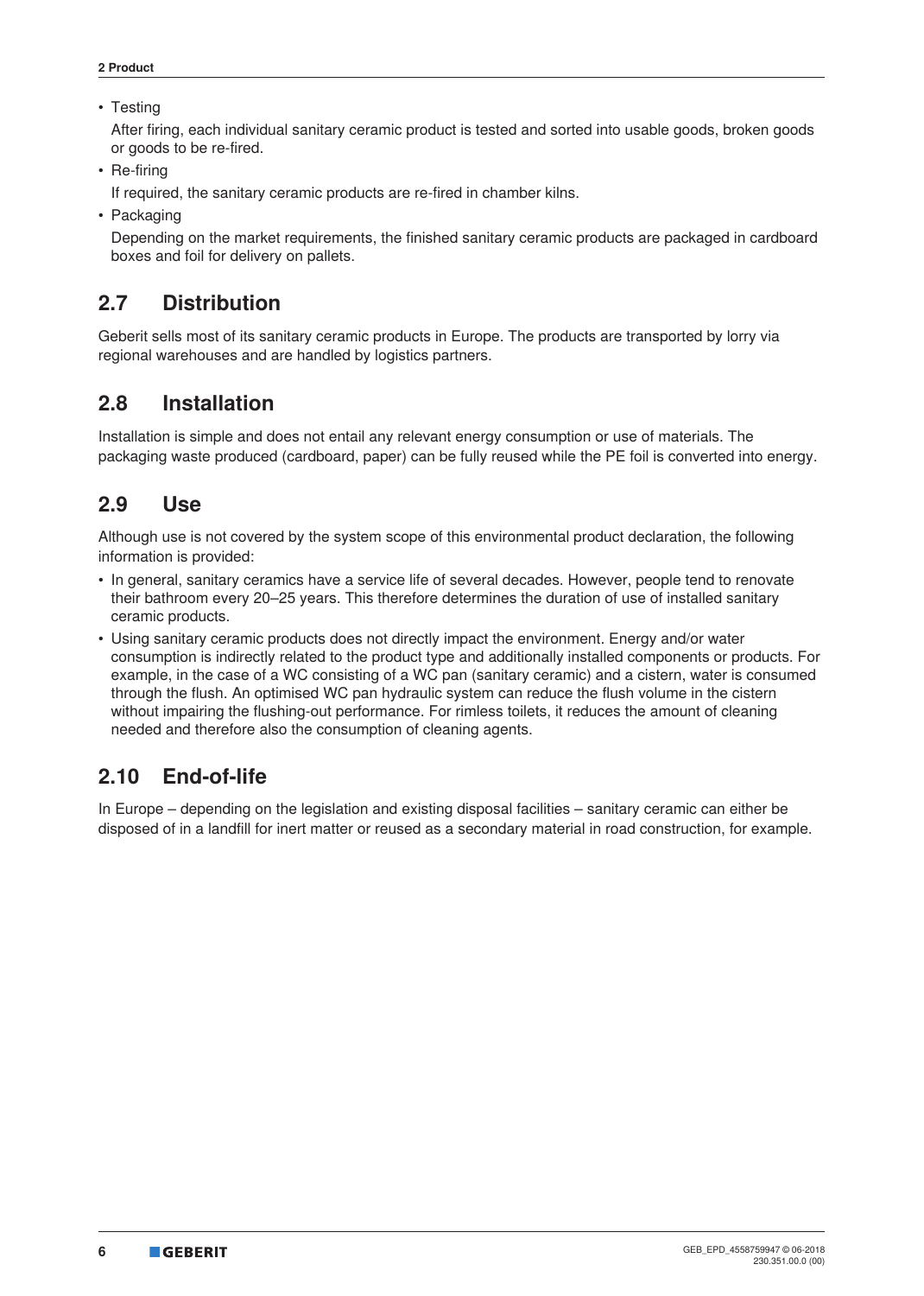## **3 Life cycle assessment – calculation criteria**

## **3.1 System boundaries**

This environmental product declaration is a Cradle-to-gate-with-options declaration and includes the construction process and end-of-life. The use and demolition stages are not included, as the former depends on the user and the latter is not relevant.

| Product<br>Construction process |                                     |                    | <b>Use</b>          | End-of-life                            |              |                   |                                     |                                  |                |
|---------------------------------|-------------------------------------|--------------------|---------------------|----------------------------------------|--------------|-------------------|-------------------------------------|----------------------------------|----------------|
| Raw material                    | Transport to<br>the<br>manufacturer | Manufac-<br>turing | <b>Distribution</b> | Installation<br>within the<br>building |              | <b>Demolition</b> | Transport to<br>waste<br>processing | Reuse,<br>recovery,<br>recycling | Disposal       |
| A1                              | A2                                  | A <sub>3</sub>     | A4                  | A <sub>5</sub>                         | <b>B1-B7</b> | C <sub>1</sub>    | C <sub>2</sub>                      | C <sub>3</sub>                   | C <sub>4</sub> |
| ́                               | $\lambda$<br>∧                      |                    | X                   |                                        |              |                   | X                                   | $\lambda$<br>v                   |                |

x Considered/relevant

– Not considered/not relevant

## **3.2 Technical scenario information and assumptions**

**(A1)** The raw material supply was based on an average composition and the total raw material input for the moulds, the ceramic slip and the glaze.

**(A2)** For transportation from the suppliers in Europe (the majority of cases) and overseas to Geberit, standard transport distances were assumed for each country and a capacity contained in the background data was used. Diesel lorries fulfilling the requirements of the Euro 5 emission standard are used as the means of transport within Europe. Intercontinental transportation consists of freighters and subsequent local distribution by lorry.

**(A3)** For the manufacture of sanitary ceramics, weighted average values for energy and water consumption as well as waste water and waste from all ceramic plants were used. Process emissions can be considered as insignificant compared to combustion emissions. The average packaging per metric ton of sanitary ceramic includes 7.2 kg of foil and 32.8 kg of cardboard. Taking into account that the pallets are reused, 12 kg of pallets and 3 kg of chipboard per metric ton were also accounted for as input.

**(A4)** The sanitary ceramic products are mainly intended for the European market and are transported an average of 900 km to the customer by lorry.

**(A5)** Apart from packaging waste, no additional waste is generated during installation. At the end of their life cycle, the pallets are recycled as waste wood, the chipboard and PE foil are incinerated and the cardboard is recycled.

**(C1-C4)** Waste that is reused is removed from the product system without causing any environmental impact from the first life cycle. No credits are accounted for cases where products of such waste were avoided. For disposal, it is assumed that the sanitary ceramic is disposed of in a landfill for inert matter and the average transport distance is 10 km.

## **3.3 Data basis**

This environmental product declaration is based on a comprehensive life cycle assessment according to ISO 14044:2006. A detailed background report, which meets the requirements of EN 15804, is used for verification. The stock data is based predominantly on data that was provided by Geberit AG in 2017. ecoinvent data (version 3.3, 2016, www.ecoinvent.org) and the system model "cut-off by classification" were used for all further data. The quality of the data can therefore be considered to be good.

**7**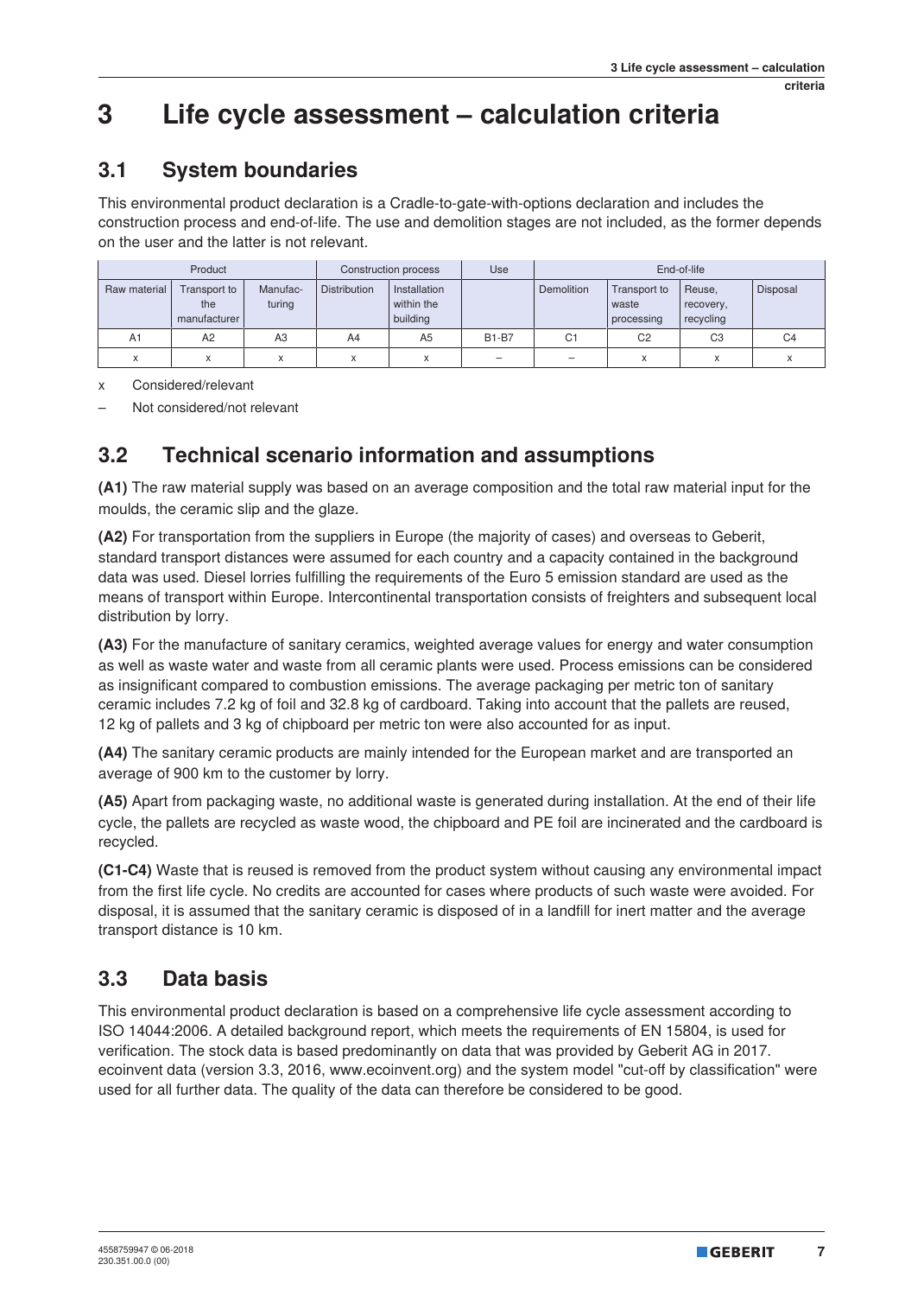# **4 Life cycle assessment – results**

## **4.1 Environmental impacts**

|                                                       | <b>Unit</b>            | A <sub>1</sub> | A <sub>2</sub> | A3           | A <sub>4</sub> | A <sub>5</sub> | C <sub>2</sub> | C <sub>3</sub> | C <sub>4</sub> |
|-------------------------------------------------------|------------------------|----------------|----------------|--------------|----------------|----------------|----------------|----------------|----------------|
| Global warming (GWP)                                  | kg CO <sub>2</sub> -eq | $.50E + 02$    | $8.15E + 01$   | 1.38E+03     | $8.87E + 01$   | $.72E + 01$    | 8.69E-01       | 0              | 5.37E+00       |
| Ozone depletion (ODP)                                 | kg CFC-11-eg           | 1.99E-05       | 1.61E-05       | .50E-04      | 1.77E-05       | 4.31E-08       | 1.73E-07       | 0              | 1.79E-06       |
| Photochemical ozone creation<br>(POCP)                | kg $C_2H_4$ -eq        | 3.08E-02       | 1.45E-02       | 3.12E-01     | 1.44E-02       | 7.28E-05       | 1.40E-04       | $\mathbf 0$    | 1.97E-03       |
| Acidification (AP)                                    | kg SO <sub>2</sub> -eq | 7.06E-01       | $3.11E - 01$   | 5.49E+00     | 2.94E-01       | 3.12E-03       | 2.82E-03       | 0              | 4.02E-02       |
| Eutrophication (EP)                                   | kg $PO43 - eq$         | 2.92E-01       | 6.07E-02       | $1.61E + 00$ | 6.33E-02       | $2.22E-03$     | 6.06E-04       | $\Omega$       | 8.54E-03       |
| Depletion of abiotic resources<br>(ADP), fossil fuels | MJ                     | $2.03E + 03$   | $1.35E + 03$   | $2.31E + 04$ | $.48E + 03$    | $3.43E + 00$   | $1.45E + 01$   | $\Omega$       | $.60E + 02$    |
| Depletion of abiotic resources<br>(ADP), elements     | kg Sb-eg               | 1.45E-03       | 1.53E-04       | 5.72E-04     | 1.72E-04       | 4.95E-07       | 1.68E-06       | $\Omega$       | 5.98E-06       |

A1 Raw material

A2 Transport to the manufacturer

A3 Manufacturing

A4 Distribution

A5 Installation

C2 Transport to waste processing

C3 Reuse, recovery, recycling

C4 Disposal

## **4.2 Resource use**

|                                                               | <b>Unit</b>    | A <sub>1</sub> | A2           | A3           | A4           | A <sub>5</sub> | C <sub>2</sub> | C <sub>3</sub> | C <sub>4</sub> |
|---------------------------------------------------------------|----------------|----------------|--------------|--------------|--------------|----------------|----------------|----------------|----------------|
| Use of primary energy, renewable, w/o<br>raw material use     | MJ.            | $1.90E + 02$   | $2.11E + 01$ | $2.45E + 03$ | $2.29E + 01$ | 1.40E-01       | 2.23E-01       | $\Omega$       | $3.97E + 00$   |
| Use of primary energy, renewable, raw<br>material use         | MJ             | $\Omega$       | $\Omega$     | $1.67E + 02$ | $\Omega$     | $\Omega$       | $\Omega$       | $\Omega$       | $\Omega$       |
| Use of primary energy, renewable, total                       | MJ             | 1.90E+02       | $2.11E+01$   | $2.62E + 03$ | $2.29E + 01$ | 1.40E-01       | 2.23E-01       | $\mathbf 0$    | $3.97E + 00$   |
| Use of primary energy, non-renewable,<br>w/o raw material use | MJ.            | $2.42E + 03$   | $1.40E + 03$ | $2.51E + 04$ | $1.54E + 03$ | $3.57E + 00$   | $1.50E + 01$   | $\Omega$       | $1.62E + 02$   |
| Use of primary energy, non-renewable,<br>raw material use     | MJ             | $\Omega$       | $\mathbf 0$  | $3.23E + 02$ | 0            | $\mathbf 0$    | $\Omega$       | 0              | $\mathbf 0$    |
| Use of primary energy, non-renewable,<br>total                | MJ.            | $2.42E + 03$   | $1.40E + 03$ | $2.54E + 04$ | $1.54E + 03$ | $3.57E + 00$   | $1.50E + 01$   | $\Omega$       | $1.62E + 02$   |
| Use of secondary fuels                                        | kg             | $\Omega$       | $\Omega$     | $3.28E + 01$ | $\Omega$     | $\Omega$       | $\Omega$       | $\Omega$       | $\mathbf 0$    |
| Use of renewable secondary fuels                              | MJ             | $\Omega$       | $\Omega$     | $\Omega$     | $\Omega$     | $\Omega$       | $\Omega$       | $\Omega$       | $\Omega$       |
| Use of non-renewable secondary fuels                          | MJ             | $\Omega$       | $\Omega$     | $\Omega$     | 0            | $\Omega$       | $\Omega$       | $\Omega$       | 0              |
| Use of net fresh water                                        | m <sup>3</sup> | <b>IND</b>     | <b>IND</b>   | <b>IND</b>   | <b>IND</b>   | <b>IND</b>     | <b>IND</b>     | <b>IND</b>     | <b>IND</b>     |

IND indicator cannot be declared, as the ecoinvent background data does not enable accounting

## **4.3 Output flows and waste**

|                               | Unit      | A <sub>1</sub> | A2           | A <sub>3</sub> | A <sub>4</sub> | A <sub>5</sub> | C <sub>2</sub> | C <sub>3</sub> | C <sub>4</sub> |
|-------------------------------|-----------|----------------|--------------|----------------|----------------|----------------|----------------|----------------|----------------|
| Hazardous waste               | kg        | 5.46E-03       | 6.39E-04     | .76E-02        | 6.98E-04       | 1.03E-05       | 6.80E-06       | $\Omega$       | $.05E-04$      |
| Radioactive waste             | kg        | 9.43E-03       | 9.43E-03     | 6.54E-02       | 1.04E-02       | 1.16E-05       | 1.01E-04       | $\Omega$       | 1.01E-03       |
| Non-hazardous waste           | kg        | $5.00E + 01$   | $1.10E + 02$ | $9.76E + 01$   | $1.25E + 02$   | 4.77E-01       | 1.22E+00       | $\Omega$       | $.00E + 03$    |
| Components for re-use         | kg        | 0              | $\Omega$     | 0              | 0              | $\Omega$       |                | $\Omega$       | $\Omega$       |
| Materials for recycling       | kg        | 0              | $\Omega$     | $2.59E + 02$   | $\Omega$       | $4.48E + 01$   | 0              | $\Omega$       |                |
| Materials for energy recovery | kg        | 0              | $\Omega$     | 0              | $\Omega$       | $\Omega$       |                | $\Omega$       |                |
| Exported energy - electricity | <b>MJ</b> |                | $\Omega$     | 0              | $\Omega$       | $5.22E + 01$   | 0              | $\Omega$       |                |
| Exported energy - heat        | <b>MJ</b> |                | $\Omega$     | 0              | $\Omega$       | .57E+02        |                | $\Omega$       |                |